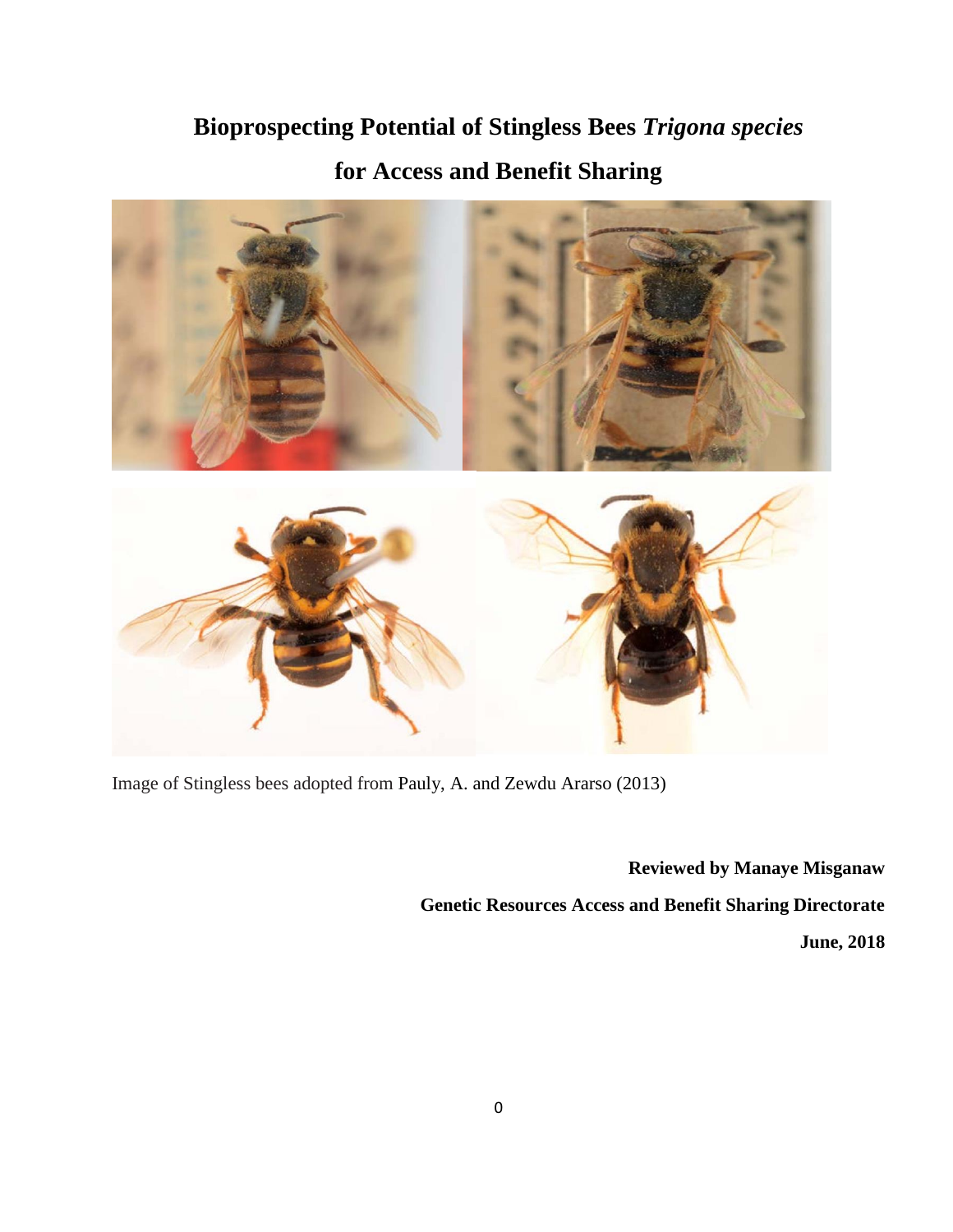#### **1. Introduction**

Ethiopia is one of the top biodiversity-rich countries in the world. The country is endowed with great diversity of plant, animal and microbial genetic resources (EBI, 2014). The variable agro-ecological conditions and availability of diverse floral resources makes the country as one of the very suitable place for the existence of large and unique biodiversity both in plants and animals including honeybee subspecies. As a result, the country is well known for its endemism and as a centre of biodiversity for a number of plant and animal species (Nuru Adgaba, 2002).

There are 10 million honeybee colonies in Ethiopia; of which 7 million are kept in local beehives by farmers and the remaining exist in the forests as wild colonies. This makes Ethiopia have the highest bee density in Africa (Ayalew Kassaye, 2001). However, like other developing countries, lack of technical expertise and monetary resources known as the main challenges faced while using the potential genetic resources of the country. Therefore, the only option for Ethiopia is to collaborate with the developed nations, domestic investors and interested ones in other companies interested to participate in the wise utilization of the potential genetic resources of the country for mutual benefits.

Ethiopia has issued a proclamation on Access to Genetic Resources and Community Knowledge, and Community Rights (Proclamation No 482/2006 and Regulation 169/2009). The Proclamation includes ownership, User rights, conditions for access, benefit sharing, types of benefits, powers and responsibilities between Users and Providers. Based on these frameworks, Ethiopia has been implementing the access and benefit sharing objective of CBD. Therefore, the objective of this information is to motivate and encourage any bioprospecting company or an interested individual to work on the genetic resource, stingless bee (*Trigona spp.*) products for medicinal uses of its products, and its potential in food industries, as flavoring and preservative agent.

#### **2. Description of stingless Bees (***Trigona spp.***)**

Stingless bees, sometimes called stingless honeybees, can be classified into 2 genera, namely, the *Melipona* and the *Trigona.* According to Michener (2013), the *Melipona* genus is numerically large, even larger than that of the common honey bee (*Apis mellifera* Linnaeus). They are highly eu-social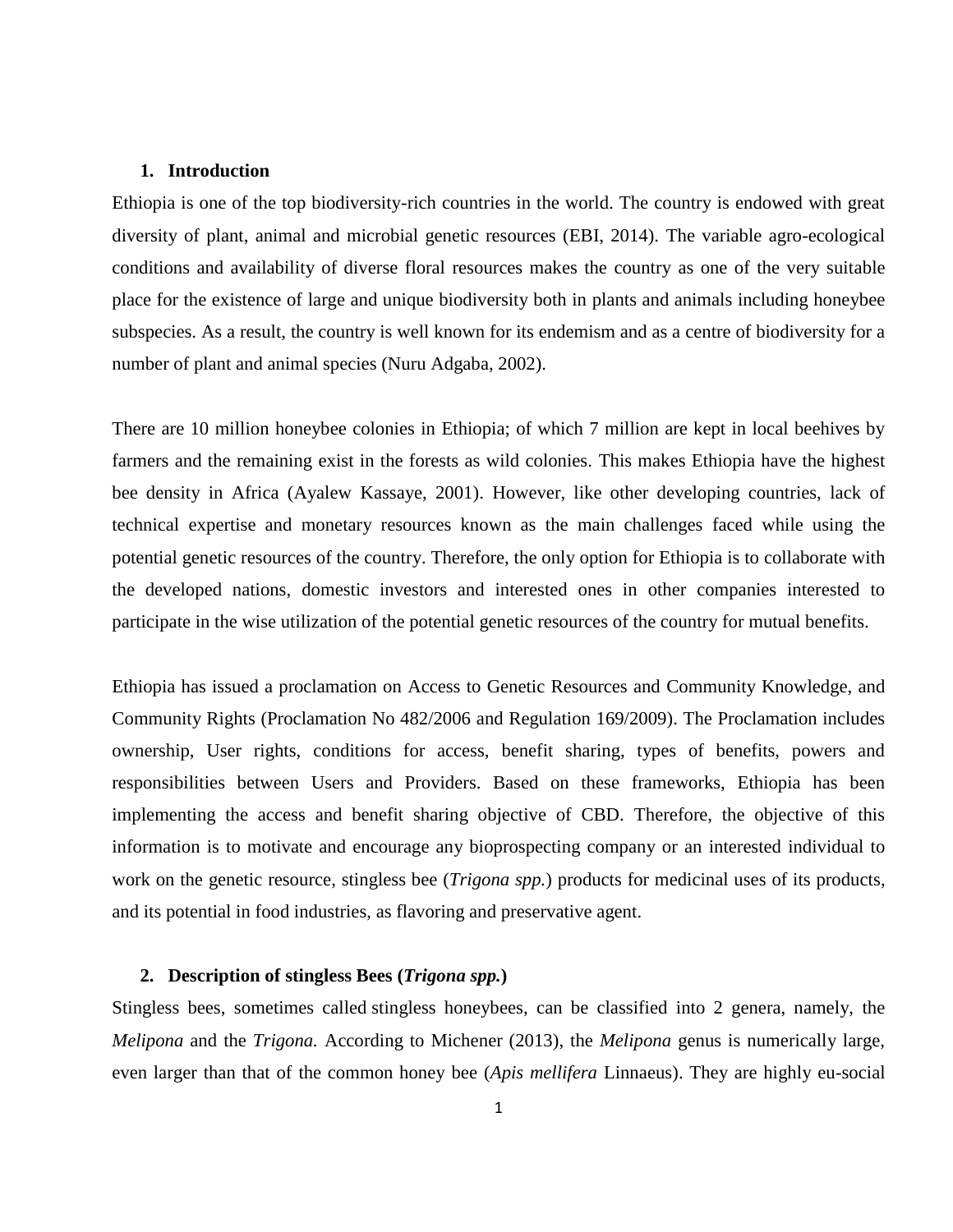bees like the honeybees of the genus Apis, live with many individuals in a nest where honey and pollen are stored (Eardley, 2004).

Five hundred stingless bee species are recorded and they are classified into five genera: *Melipona, Trigona, Meliponula, Dectylurina* and *Lestrimelitta;* of which, *Trigona* and *Melipona* are the honey producing bees (Gupta, 2014). Stingless Bees (*Trigona spp.*) are classified under Class Insecta and Order Hymenoptera. They belong to the Family Aphidae and the Tribe [Meliponini.](https://en.wikipedia.org/wiki/Apinae)

## **3. Distribution of stingless bees (***Trigona spp.***)**

Unlike honeybees (*Apis mellifera*), which are mostly domestic, the stingless honeybees are wild and they keep their honey in storage pots built of resinous cerumen in the ground ("*Tazma*" honey) or in the tree trunk ("*Tinign*" honey). *Tazma* and *Tinign* honeybees, the same as the stingless bees, could nest in the ground or tree trunks depending their preferences.

Stingless bees can be found in tropical and sub-tropical areas of the world, such as Australia, Africa, Southeast Asia, south and Central America (Rasmussen and Cameron, 2010). They live usually in nests in hollow trunks, tree branches, underground cavities, or rock crevices. The stingless bees occur throughout the tropical and southern subtropical regions of the world (Michener, 2007). Their nesting places may be holes in the ground, in hollow trees or small cavities in walls, rocks or human-made buildings and on the underside of branches (Souza *et al.,* 2006).

Ethiopia has a great potential for the existence of different species of stingless bees, which are known for the production of stingless bees honey annually. These stingless bees are found and distributed throughout Ethiopia at a medium altitude of up to 2300 m above sea level (Fichtl and Admasu Adi, 1994). In Gedeo zone, two types of stingless bees *Trigona Spp.* are known to nest in ground and hollow trees (Teklu Gebretsadik and Dinku Negash, 2016). Ground nesting comprises 30% of the total population of stingless bee in the area and is known for their better productivity. Teklu Gebretsadik and Dinku Negash (2016) reported that about 20 % of the beekeepers have a chance and tradition of harvesting stingless bee honey every year. According to Awraris Getachew *et al*. (2012), in Kaffa, Sheka and Bench-Maji zones of Ethiopia, around 50% of the beekeepers of the area have a chance of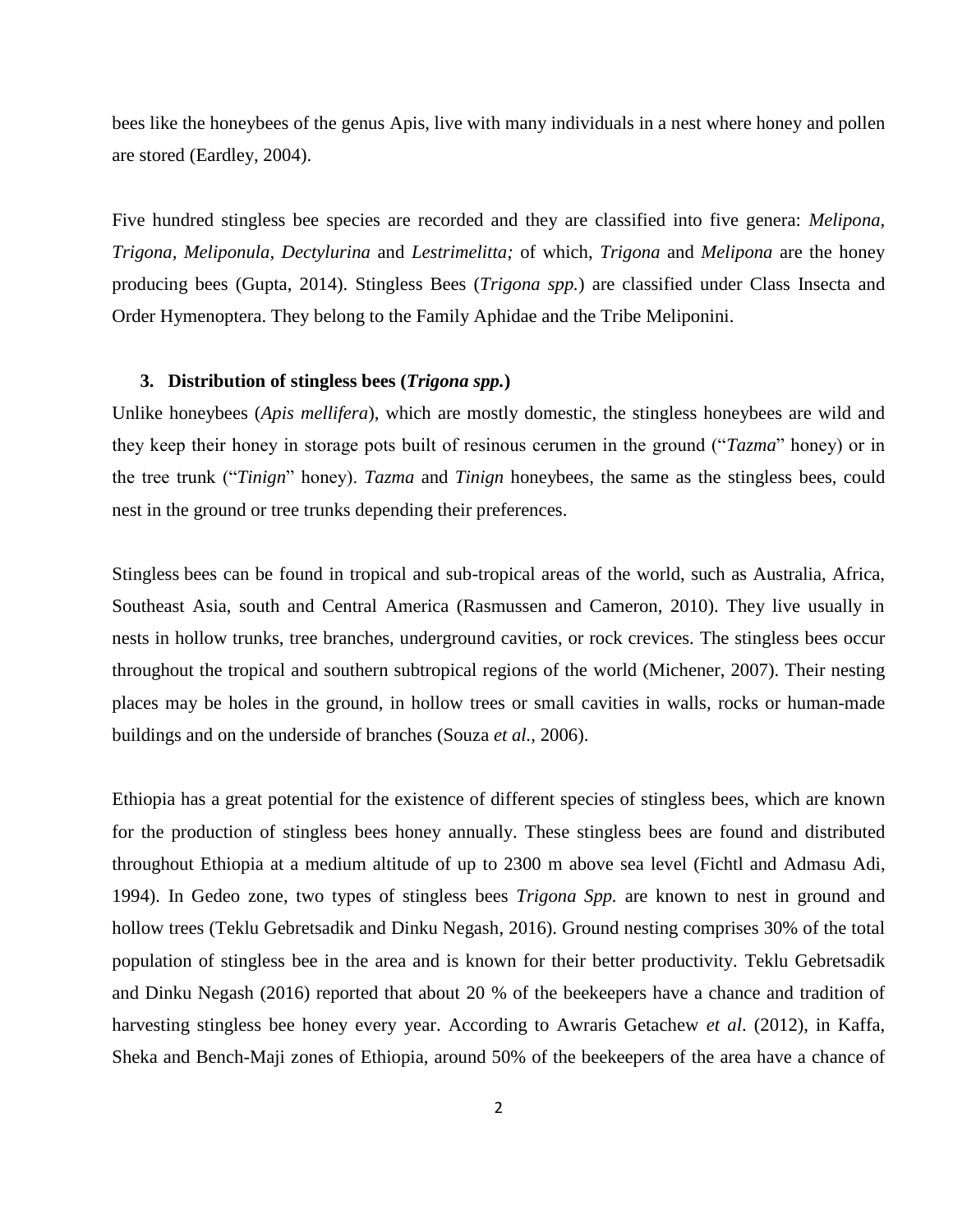harvesting stingless bee honey every year with an average harvest of 2 litres of honey/per nest. Besides, many Gojjam and Tigray areas are also the main sites of these stingless bees (Pauly and Zewdu Ararso, 2013).

#### **4. Significance of Stingless bee (***Trigona spp.***)**

## **4.1. Medicinal uses of stingless bee honey**

Stingless bees produce small quantities of highly prized medicinal honey, and also for the wax and propolis, produced and gathered by the bees and used for its household and curative properties. A traditional medicine branch, called apitherapy, developed in recent years, offers treatments based on honey and the other bee products against many diseases (Bogdanov, 2016). Stingless bees honey is believed to have medicinal value and has higher market demand in India with 20 times costlier than normal honey (Kumar *et al*., 2012). Stingless bee honey has biological and pharmacological activities in the treatment of diabetes, metabolic and neurological disorders, cancer, cardiovascular diseaserelated complications and hypercholesterolemia and in wound healing (Rao *et al.*, 2016). Besides it cures asthma, arthritis, overcomes hepatitis; treats bladder infection; improves brain function; treats cough, stomach disturbance, sore throats, tonsillitis; can be used in wound dressing and so on. Soad *et al*. (2017) reported that showed effect of stingless bee honey have statistically resulted in significant reduction in the number of episodes of oral mucositis, bacterial and fungal infections.

## **5. Chemical composition of stingless bee honey**

Honey is a natural product produced by both honeybees and stingless bees. Both types of honey contain unique and distinct types of phenolic and flavonoid compounds of variable biological and clinical importance. Honey has been reported to contain up to 200 substances, which are complex mixture of carbohydrates as well as small amounts of other constituents such as minerals, proteins, vitamins, organic acids, flavonoids, phenolic acids, enzymes and other phyto-chemicals. Thus the stingless bee honey as well as the honeybee honey can be considered an important part of traditional medicine (White, 1979). The honeys produced from stingless bees are said to have a range of nutrients and higher nutritional value compared to honeybees.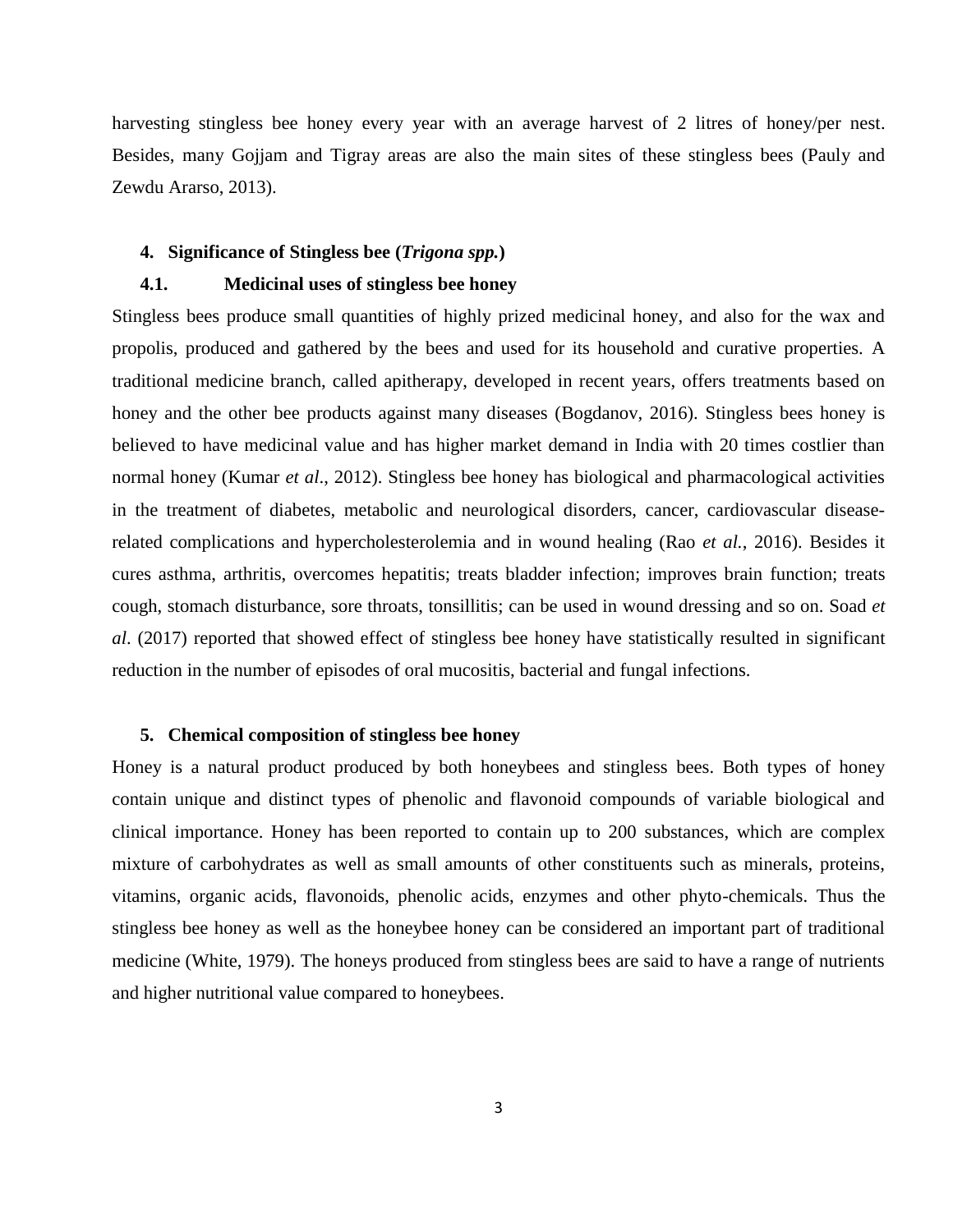

Fig. Images of stingless bee honey (A) and (B) adopted from Pauly, A. and Zewdu Ararso (2013) and Abd Jalil *et al.* (2017), respectively.

Sugars comprise approximately 95–99% of honey's dry matter. Of the sugars in honey, fructose is the most prevalent, comprising approximately 32–38% of its total sugar. In addition to fructose and glucose, several other disaccharides and oligosaccharides, including sucrose, maltose, maltotriose and panose, can be found. Organic acids, minerals and trace elements such as calcium, potassium, sodium, magnesium, phosphorus, sulphur, iron, zinc, copper and manganese are other components present (Rao *et al*., 2016).

In addition, various vitamins, including ascorbic acid (Vitamin C), thiamine (Vitamin B1), pantothenic acid (Vitamin B5), riboflavin (Vitamin B2), nicotinic acid (Vitamin B3), pyridoxine (Vitamin B6), biotin (Vitamin B8), folic acid (Vitamin B9) and cyanocobalamin (Vitamin B12), are present (Ciulu *et al.*, 2011). Compared to *Apis mellifera* honey, the most relevant differences with stingless bee honey are higher values of water, free acidity, electrical conductivity, maltose and nitrogen, and lower values of diastase in honey from stingless bee species (Vit *et al*., 1994; Bogdanov *et al.*, 1996).

# **5.1. Physico-chemical properties of stingless bee honey**

Physical and chemical properties of stingless bee honey strongly influence the healing capacity of honey (Basualdo *et al.*, 2007). It has been used not only in foods and beverages as a sweetener and flavoring, but also as a medicine since earlier times. The role of this product in the treatment of burns, gastrointestinal disorders, respiratory illnesses, infected and chronic wounds, skin ulcers and cancer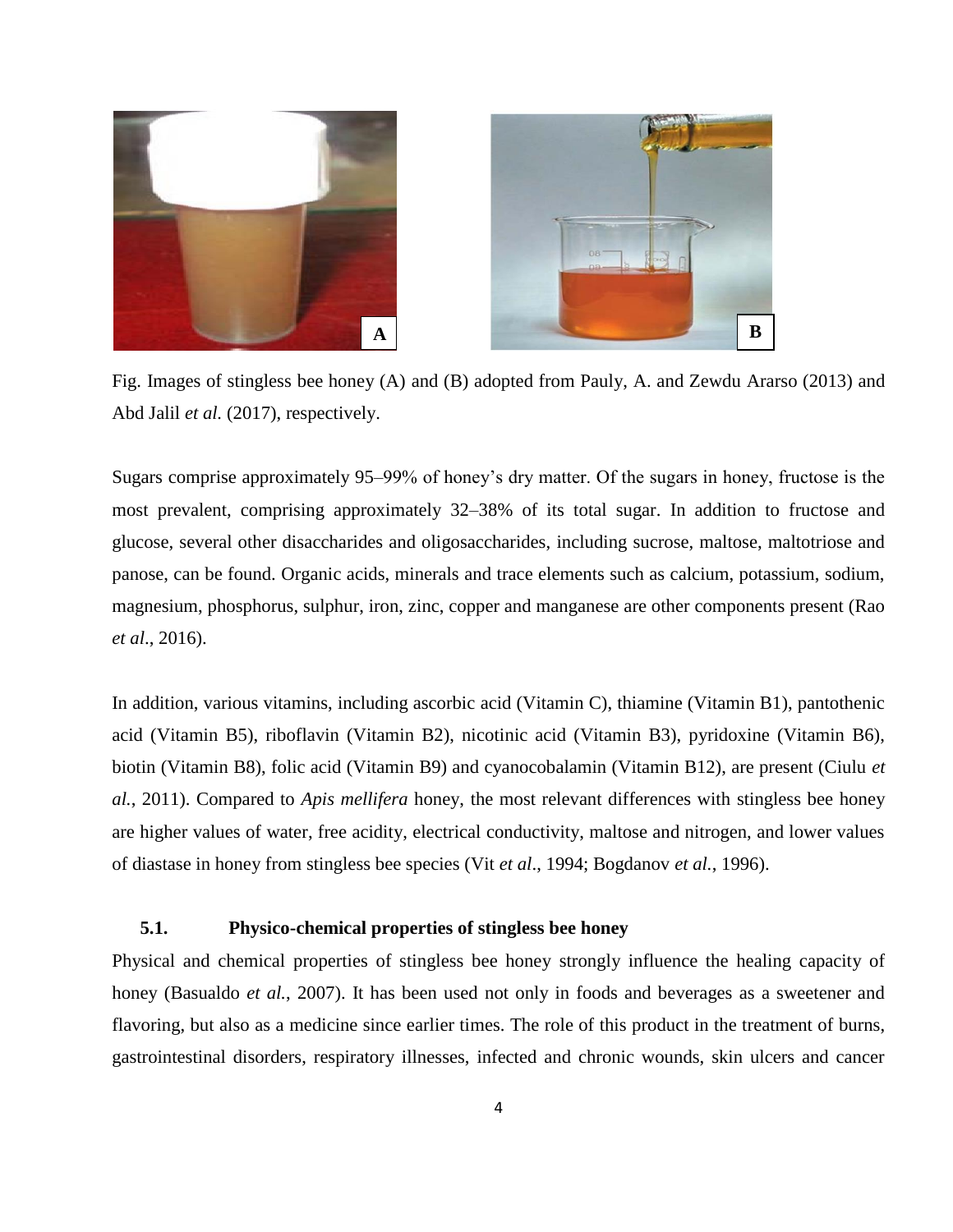has been studied recently by many researchers (Ramalhosa *et al.*, 2011). The physico-chemical property of stingless bees honey has high hygroscopicity, which is a basic characteristic of *Trigona spp.* honey. Moisture is one of the most relevant characteristics of honey, because it influences viscosity, specific weight, maturation, crystallization, taste and conservation of this food (Zamora *et al*., 2006). Moisture levels within the reference standards enhance the shelf-life of the product, since it provides an unfavorable condition for microbial development (Bertoldi *et al.*, 2007). Moreover, stingless bees honey has antioxidant properties and thus it is important for wound treatment (Abd Jalil *et al.*, 2017).

# **5.2. Antibacterial Properties of stingless bee honey**

Stingless bees (*Trigona sp.*) honeys have higher antimicrobial activity against pathogenic bacteria. Their honeys have low pH which inhibits the presence and growth of microorganisms and mostly increases shelf-life (Berhanu Andualem, 2014). The anti-bacterial activity of stingless bee honey is powerful (Temaru *et al.*, 2007) and it has inhibitory effect against *Escherichia coli* (ShiJing, 2016), and thus it is important for medical treatment. This is highly related to the physico-chemical properties of honey such as: acidity, moisture content, total sugar content, total phenolic content and hydrogen peroxide level. Yalemwork Ewnetu *et al*. (2013) noted the potential of stingless bees honey as therapeutic agents to treat both susceptible and drug resistant bacteria.

## **References**

- Abd Jalil, M.A., Kasmuri, A.R. and Hadi, H. (2017). Stingless Bee Honey, the Natural Wound Healer. A Review. *Skin Pharmacology and Physiology* **30**: 66–75.
- Awraris Getachew Shenkute, Yemisrach Getachew, Dejen Assefa, Nuru Adgaba, Gebeyehu Ganga and Workneh Abebe (2012). Honey production systems (*Apis mellifera* L.) in Kaffa, Sheka and Bench-Maji Zones of Ethiopia. *Journal of Agricultural Extension and Rural Development* **4**: 528-541
- Ayalew Kassaye (2001). Promotion of beekeeping in the Rural Sector of Ethiopia. In: **Proceeding of the 3rd Ethiopian Beekeepers Association (EBA**), pp.52-58, September 3-4, 2001, Addis Ababa, Ethiopia.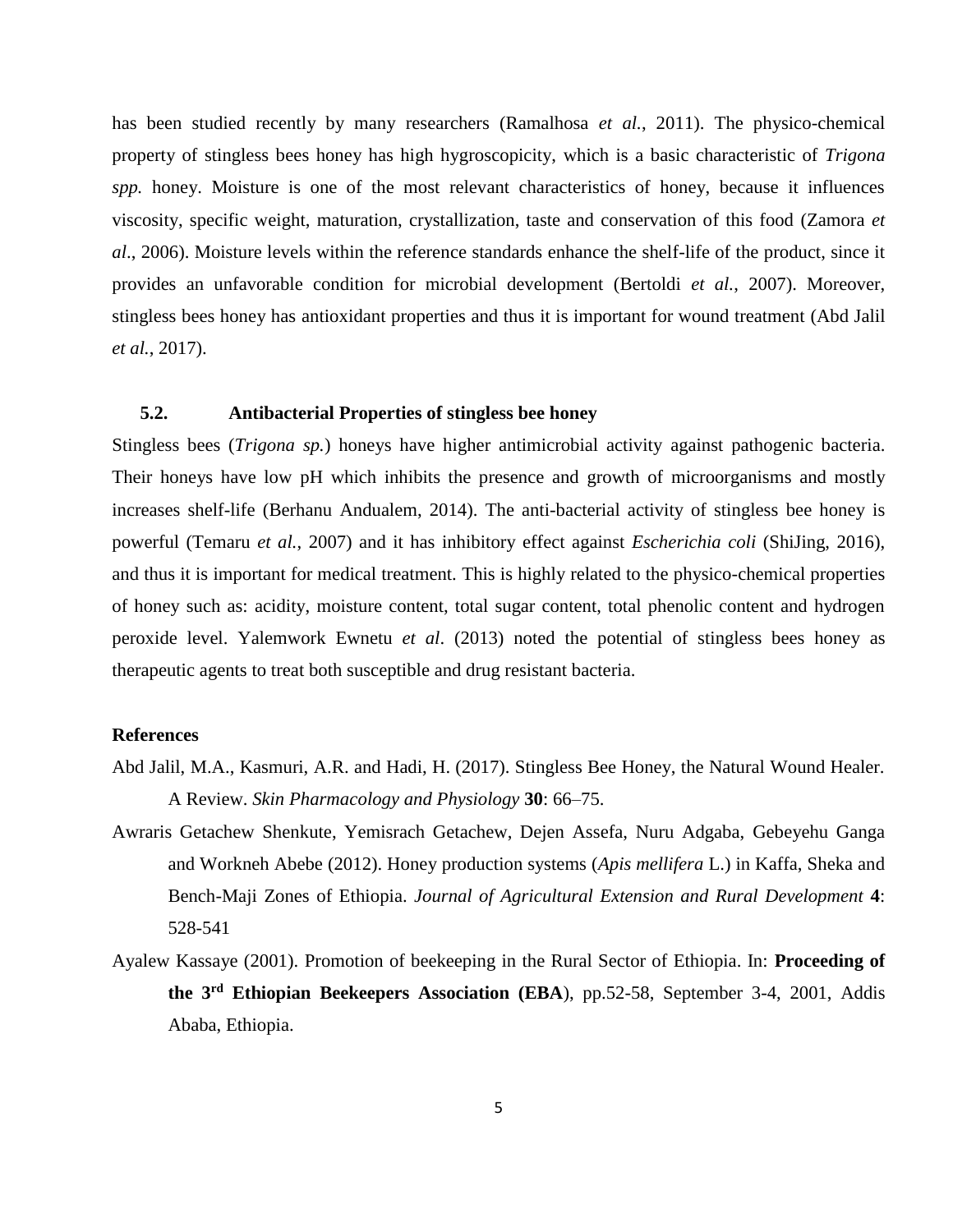- Basualdo, C., Sgroy, V., Finola, M.S. and Marioli, J.M. (2007). Comparison of the antibacterial activity of honey from different provenance against bacteria usually isolated from skin wounds. *Veterinary Microbiology* **124**: 375–381.
- Berhanu Andualem (2014). Physico-chemical, microbiological and antibacterial properties of *Apis mellipodae* and *Trigona* spp. honey against bacterial pathogens. *World Journal of Agricultural Sciences* **10**: 112-120.
- Bertoldi, F.C., Reis, V.D.A., Gonzaga, L.V. and Congro, C.R. (2007). Physico-chemical and sensory characterization of honey samples of Africanized bees (*Apis mellifera* L.) produced in the wetland. *Evidence Biotechnology and Food* **7**: 63-74.
- Bogdanov, S. (2016). **Honey in Medicine**. Accessed from: Bee Product Science, http:/[/www.bee](http://www.bee-hexagon.net/)[hexagon.net.](http://www.bee-hexagon.net/) 27p.
- Bogdanov, S., Vit, P. and Kilchenmann, V. (1996). Sugar profiles and conductivity of stingless bee honeys from Venezuela. *Apidologie* **27**: 445-450.
- Ciulu, M., Solinas, S., Floris, I., Panzanelli, A., Pilo, M.I., Piu, P.C., Spano, N. and Sanna, G. (2011). RP-HPLC determination of water-soluble vitamins in honey. *Talanta* **83**: 924–929.
- Eardley, C.D. (2004). Taxonomic revision of the African stingless bees (Apoidea: Apidae: Apinae: Meliponini). *African Plant Protection* **10**(2): 63–96.
- Ethiopian Biodiversity Institute (EBI) (2014). **Ethiopia's Fifth National Report to the Convention on Biological Diversity.** Government of the Federal Democratic Republic of Ethiopia, Addis Ababa, Ethiopia. 86p.
- Fichtl, R. and Admasu Adi (1994). Honeybee Flora of Ethiopia. Weikersheim Margraf Verlag, 510p.
- Gupta, R.K. (2014). **Taxonomy and Distribution of Different Honeybee Species**. Kashmir University of Agricultural Sciences. pp 63-99.
- Kumar, M.S., Singh, A.R. and Alagumuthu, G. (2012). Traditional beekeeping of stingless bee (*Trigona* Sp) by *Kani* Tribes of Western Ghats, Tamil Nadu, India. *Indian Journal of Traditional Knowledge* **11**: 342-345.
- Michener, C.D. (2013). The Meliponini. In: **Pot-honey: A Legacy of Stingless Bees**, pp 3–17 (Vit, P., Pedro, S.R.M. and Roubik, D., eds). New York, Springer.

Michener, C.D. (2007). **The bees of the World.** Johns Hopkins University Press. 2<sup>nd</sup> ed. 972p.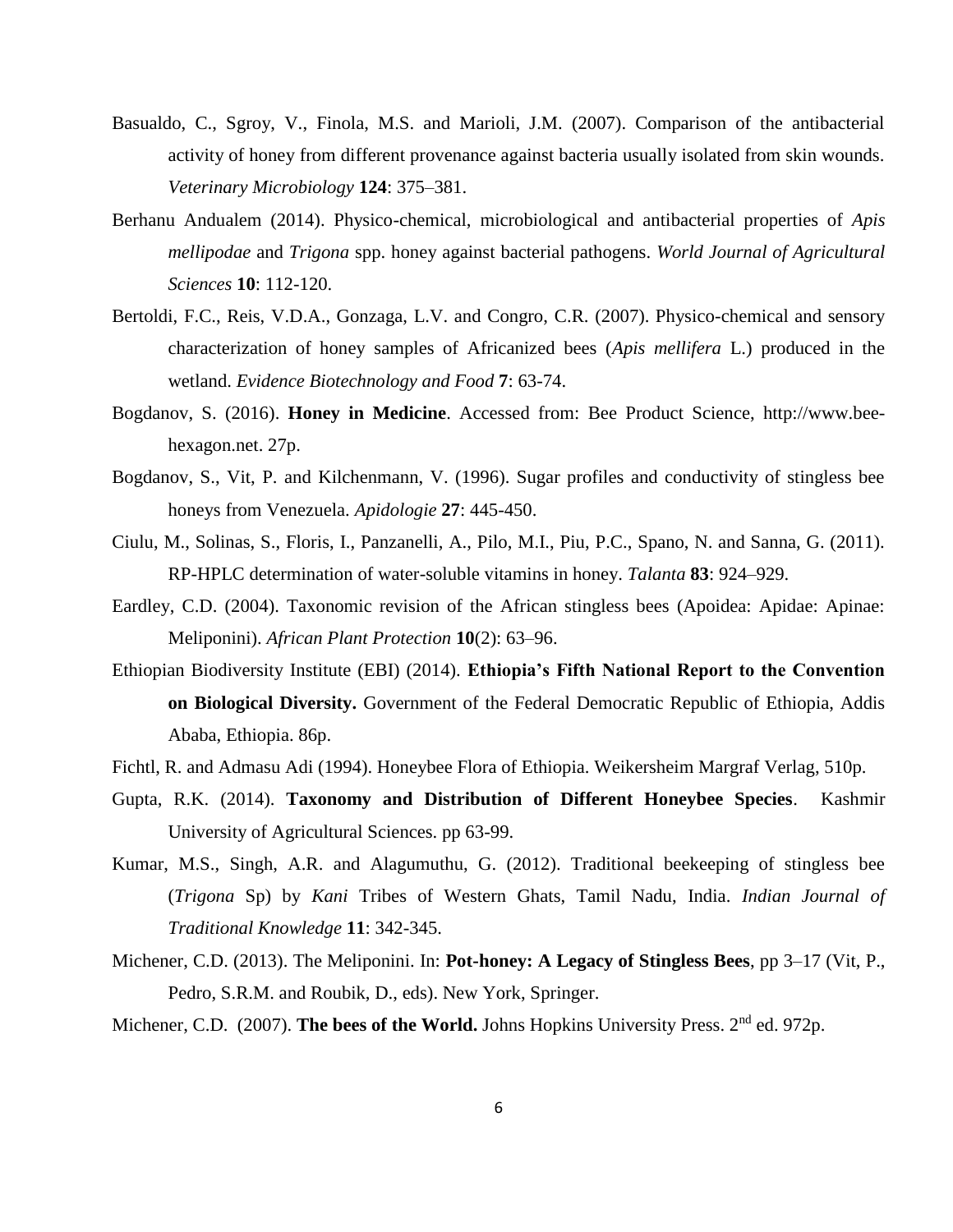- Nuru Adgaba (2002). **Geographical races of the Honeybees (***Apis mellifera* **L.) of the Northern Regions of Ethiopia.** PhD Dissertation. Rhodes University, South Africa.
- Pauly, A. and Zewdu Ararso (2013). Apini and Meliponini from Ethiopia (Hymenoptera: Apoidea: Apidae: Apinae). *Belgian Journal of Entomology* **16**: 1-35.
- Ramalhosa, E.E., Gomes, T.T., Pereira, A.P., Dias, T.T. and Estevinho, L.M. (2011). Mead production tradition versus modernity. *Advanced Food Nutritional Research* **63**: 101–118.
- Rao, P.V., Krishnan, K.T., Salleh, N. and Gan, S.H. (2016). Biological and therapeutic effects of honey produced by honeybees and stingless bees. *Revista Brasileira de Farmacognosia* **26**: 657–664.
- Rasmussen, C. and Cameron, S.A. (2010). Global stingless bee phylogeny supports ancient divergence, vicariance, and long distance dispersal. *Biological Journal of the Linnean Society*  **99**: 206-232.
- ShiJing J.G. (2016). **Physicochemical properties and** *in vitro* **inhibitory effects of stingless bee (***Trigona* **spp.) honey against** *Escherichia coli***.** A project report submitted to the Department of Biomedical Science Faculty of Science Universiti Tunku Abdul Rahman. pp. 1-27.
- Soad, K., Al Jaouni, Mohammad, S., Al Muhayawi, Abear Hussein, Iman Elfiki, Rajaa Al-Raddadi, Saad M. Al Muhayawi, Saad Almasaudi, Mohammad Amjad Kamal and Steve Harakeh (2017). Effects of honey on oral mucositis among pediatric cancer patients undergoing Chemo/Radiotherapy treatment at King Abdulaziz University Hospital in Jeddah, Kingdom of Saudi Arabia. *Evidence-based Complementary and Alternative Medicine* **3**:1-7.
- Souza, B., Roubik, D., Barth, O., Heard, T., Enriquez, E., Carvalho, C., Villas-Boas, J., Marchini, L., Locatelli, J., Persano-Oddo, L., Almeida-Muradian, L., Bogdanov, S. and Vit, P. (2006). Composition of stingless bee honey: Setting quality standards. *Interciencia* **31**: 867-875.
- Teklu Gebretsadik and Dinku Negash (2016). Honeybee production system, challenges and opportunities in selected districts of Gedeo Zone, Southern Nation, Nationalities and Peoples Regional State, Ethiopia. *International Journal of Research – Granthaalayah* **4**: 49-63.
- Temaru, E., Shimura, S., Amano, K. and Karasawa, T. (2007). Antibacterial activity of honey from stingless honeybees (Hymenoptera; Apidae; Meliponinae). *Polish Journal of Microbiology* **56**: 281-285.